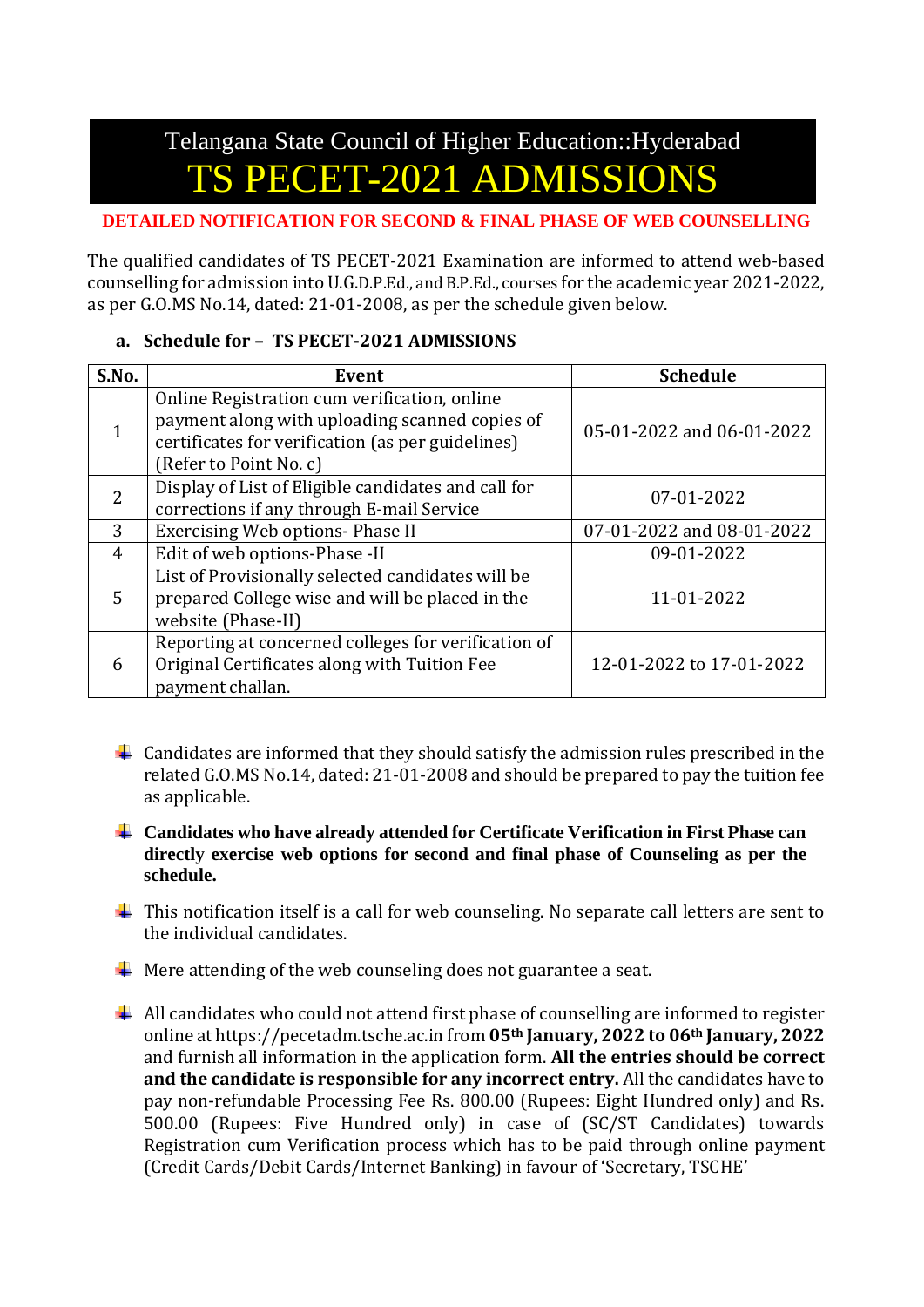$\downarrow$  Tuition fee particulars and seats available under Convener Quota College wise will be notified on the websites: [https://pecet.tsche.ac.in](https://pecet.tsche.ac.in/) or<https://pecetadm.tsche.ac.in/> well before the commencement of counseling (option entry). Tuition Fee and Special Fee as fixed by the Government shall be paid per annum.

 $\ddot{\phantom{1}}$  The fee reimbursement for eligible candidates is subject to the guidelines issued by the Government from time to time.

## **Who should participate in Phase-II?**

- I. Who secured a seat in phase I of web-based counselling and wish to move to some other college?
- II. Candidates who participated in phase I of web-based counselling and could not secure a seat.
- III. Candidates who did not participate in phase I even though he / she has been called for counselling.
- IV. Candidates who were allotted a seat but didn't report.
- V. A candidate allotted a seat in phase I but cancelled his / her admission.

## $\frac{1}{\sqrt{1}}$  The candidates may note that,

- I. Options exercised for first phase will not be considered for second and final phase of counselling.
- II. Candidates have to exercise options afresh for each phase of web-based counselling.
- III. In case, if they are satisfied with the previous allotment, options need not be exercised again.
- IV. Options may be exercised for those colleges even if the vacancies are not available, as vacancies may arise due to sliding, cancellation and conversions.
- If the candidate secures a seat in Phase II, he / she will lose the claim on the earlier allotted college, and has to report to the new college by downloading the allotment letter on or before the date furnished in the allotment letter. Failing to report within the date furnished in the allotted college, the candidate will forfeit the claim on the new college as well as in the old college.

#### **b. Eligibility:**

- 1. The candidate should be of Indian Nationality.
- 2. The candidate should belong to the State of Telangana / Andhra Pradesh.
- 3. The candidate should satisfy the local/non-local status requirements as laid down in the regulations of admission. (Ref. G.O.MS No.14, dated: 21/01/2008)
- 4. Candidates should pass any Bachelors Degree for B.P.Ed admissions.
- 5. Candidates should pass Intermediate for U.G.D.P.Ed admissions.

## **c. Certificates to be uploaded at the time of Registration and filling application form**

- 1. Memo of SSC or its equivalent.
- 2. Intermediate or its equivalent.
- 3. Degree certificate of qualifying exam and memorandum of marks.
- 4. Study Certificate giving the details of past seven years of study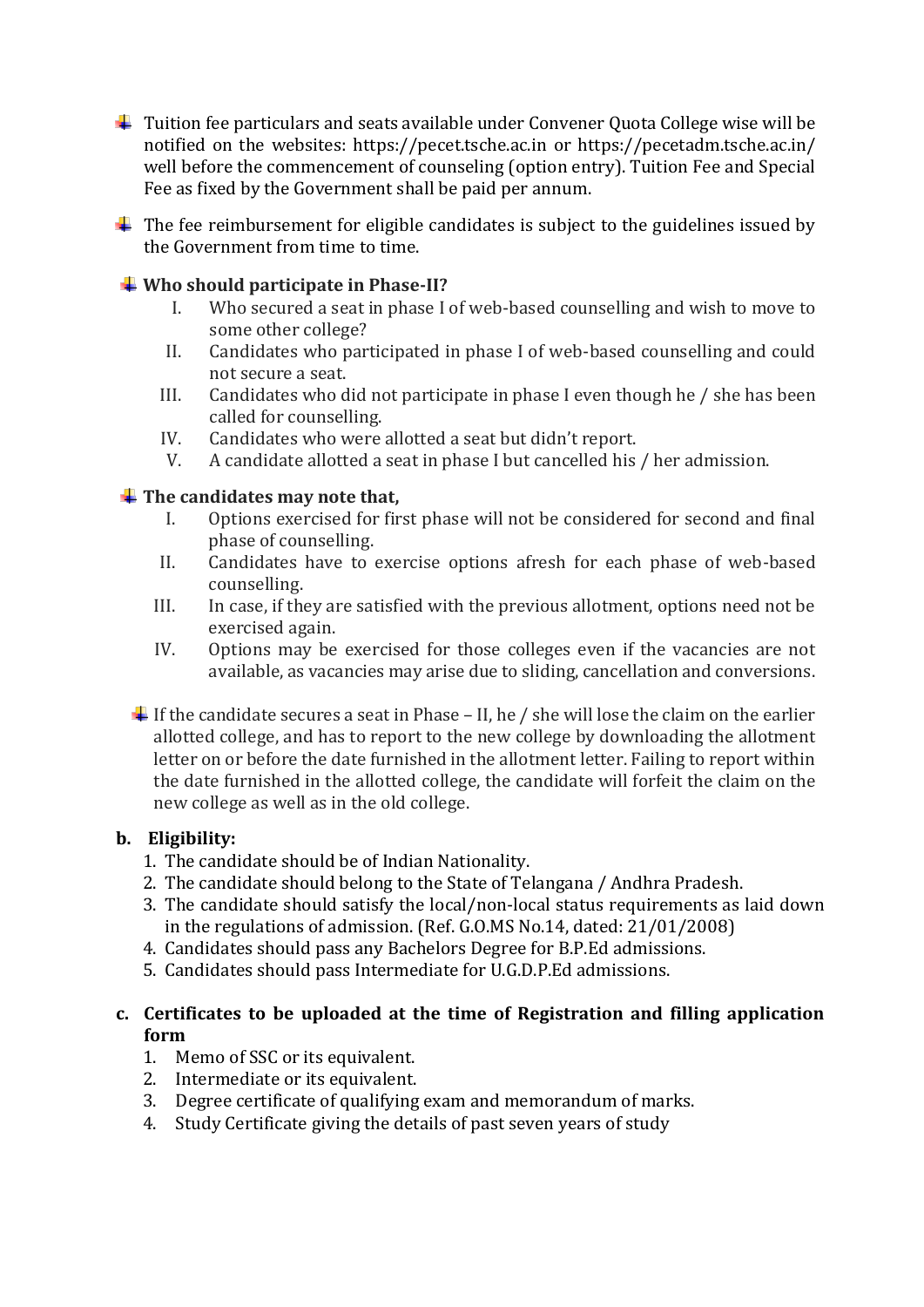- 5. Residence certificate for preceding 7 years of the qualifying examination i.e. Graduation in respect of candidates who have private study without any institutionalized education (Distance Education or Open School).
- 6. In respect of Non-Local candidates in order to consider them for allotment under unreserved seats the following certificates needs to be submitted.
	- a. **Residence Certificate**: Candidates who has resided in the State for a total period of 10 years excluding periods of study outside the State; or either of whose parents have resided in the State for a total period of 10 years excluding periods of employment outside the State. (OR)
		- b. **Employer Certificate**: Candidates who are children of parents who are in the employment of this State or Central Government, Public Sector Corporations, Local bodies, Universities and other similar Quasi Public Institutions within the State at the time of applying for TS PECET- 2021) examination
- 7. Latest Integrated community certificate (Caste Certificate) issued by the competent authority after 2014 in case of BC/SC/ST candidates, if applicable
- 8. Economically Weaker Sections (EWS) Reservation (applicable only to OC candidates): \*As per the Guidelines issued in G.O.Ms.No.244, General Administration (SER.D) Department, Government of Telangana, dated. 24.08.2021, the 10% Reservation to the Economically Weaker Sections (EWS) in respect of Admissions into Educational Institutions shall be implemented. Candidates should produce EWS Certificate issued by MRO/ Tahsildar valid for the year 2021-22 (i.e. issued after 01.01.2021).
- 9. The Muslim and Christian Minority Candidates should upload the "TC" of the SSC containing Minority status (or) in the absence of TC, a Certificate issued by the Head of the Institution in which the student studied/appeared for SSC or its equivalent examination.
- 10. Latest Parental Income Certificate issued by M.R.O., Telangana Govt. after 01.01.2021.

## **Note: \*** *Any false or incorrect information furnished detected at any stage will render the admission of the candidate null and void.*

**\*** *The Convener reserves the right to cancel the admission of the candidates at any stage if / when it is detected that admission is against the rules.*

# **d. Certificate verification and counseling:**

- 1. The preliminary certificate verification will be done based on scanned copies of original documents uploaded and as per norms.
- 2. In case of any doubt, enquiry will be done over phone to establish the veracity and correctness of documents.
- 3. Procedure for exercising options will be made available on the website i.e. https://pecetadm.tsche.ac.in well before the commencement of the option entry.
- 4. List of Provisionally selected candidates will be prepared College wise and will be placed in the website i.e. https://pecetadm.tsche.ac.in and SMS will be sent to the valid mobile number furnished in the application.
- 5. Tuition fee has to be paid by challan at the any Union Bank of India.
- 6. Final allotment of seat for admission is subject to satisfactory verification of all original certificates at reported college and producing fee payment challan.